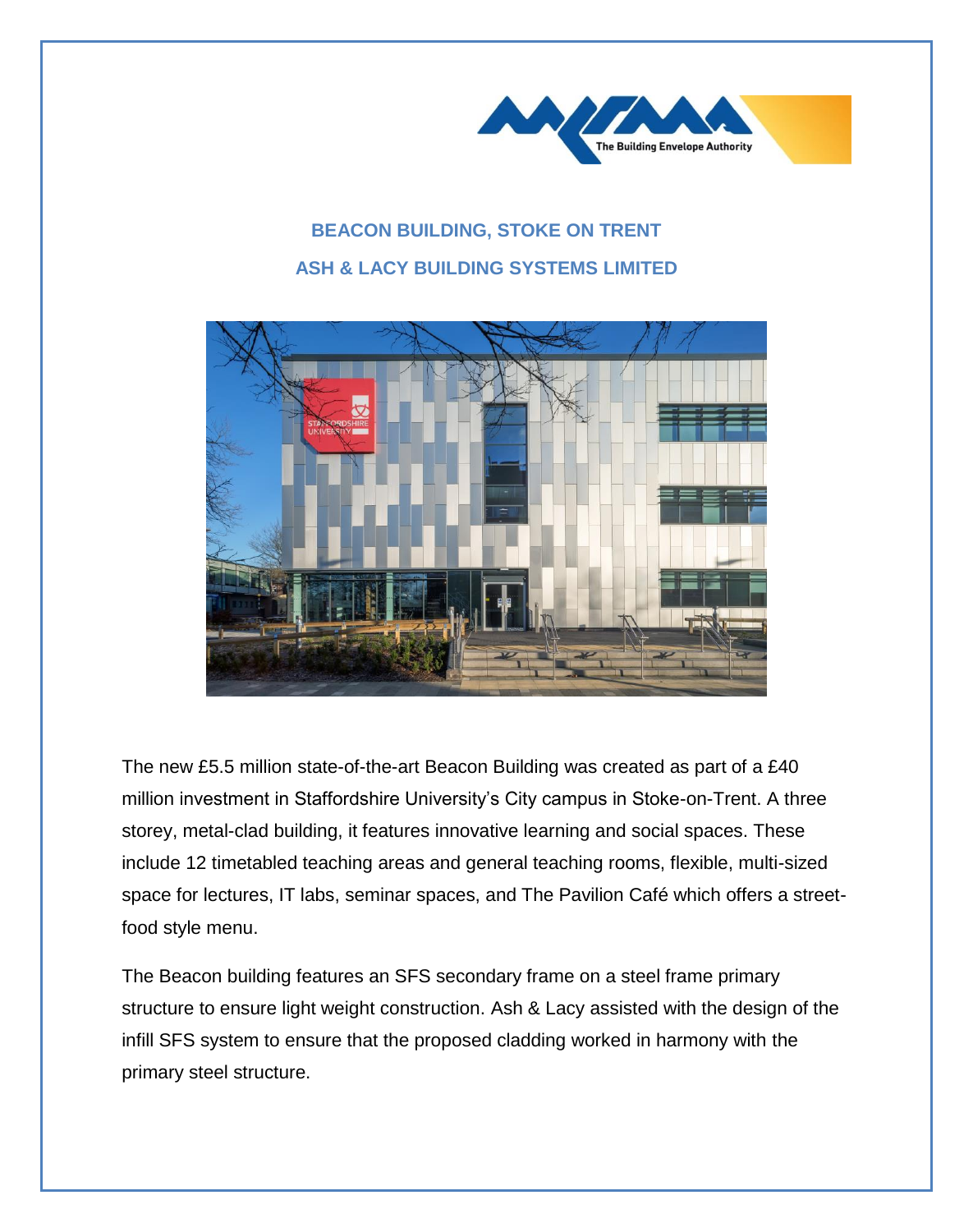The inter-floor steel pattressing was carefully designed to provide efficient connection and interface detailing to the structural rainscreen support system required for the external façade



Aluminium rainscreen cladding systems are lightweight, durable, cost-effective, offer a wide range of colour choices, are suitable for both new build and refurbishment schemes, and have a design life in excess of 40 years. Ash & Lacy offers a 25-year system warranty utilising high-quality engineered products and finishes, to give our customers confidence in our ability to deliver long-lasting system solutions.

In order to create the three textures in a natural anodized finish, a United Anodisers Unatex product was specified by the architect - brushed, polished and etched finishes. Careful sampling of the anodised aluminium with the design team prior to project commencement, ensured that high-quality, consistent aesthetics were achieved across the building face.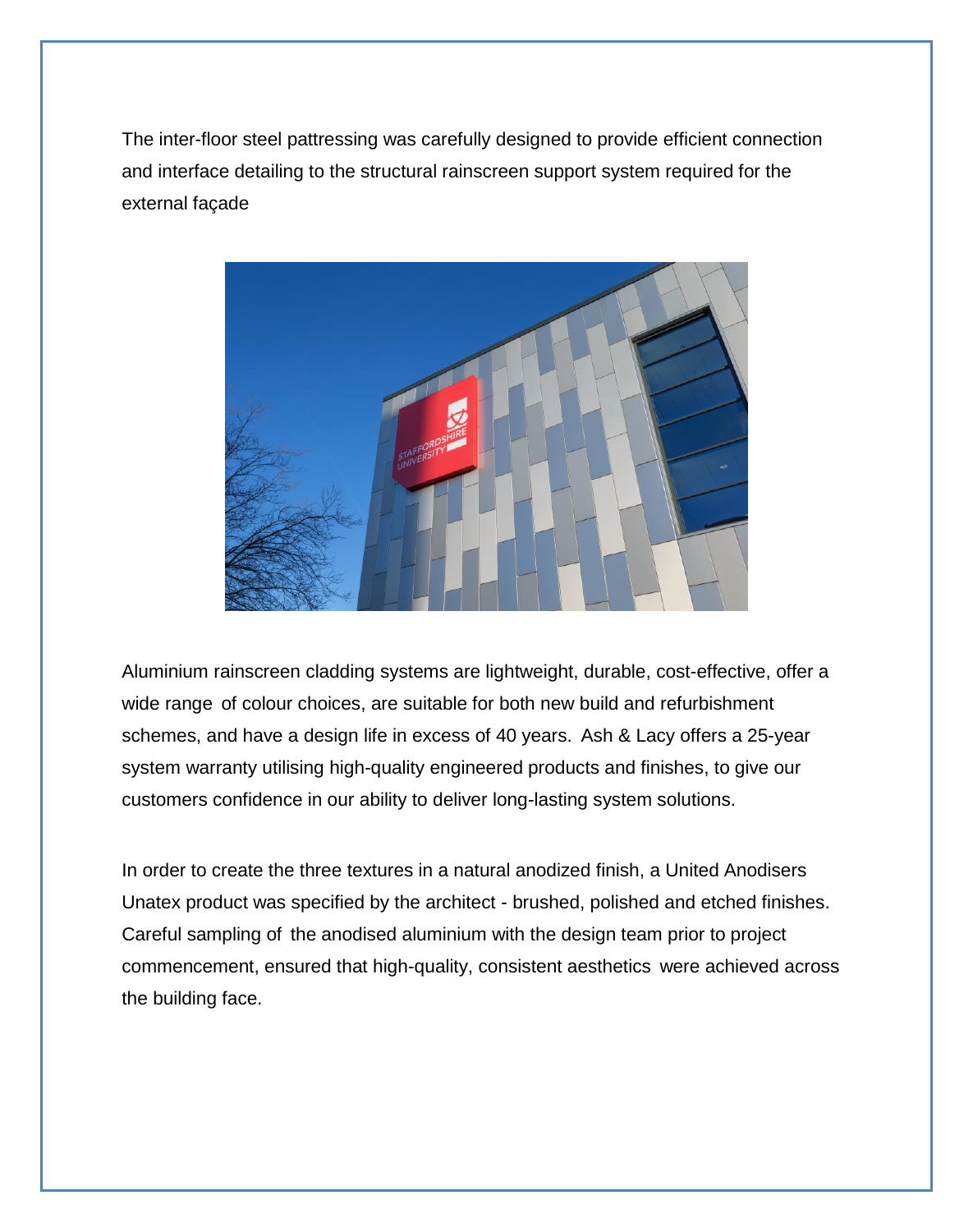## **Specific project challenges**

- Maintaining the critical system interface details from the SFS installer to the rainscreen cladding installer.
- Ensuring colour continuity from one anodised aluminium batch to another.

## **Unique project features**

- A bespoke natural anodised plank system, designed to seamlessly facilitate linear vertical modules.
- New anodising finishing techniques, featuring etched, brushed and polished finishes.
- A fully designed and warrantied through–wall solution from a single manufacturer.